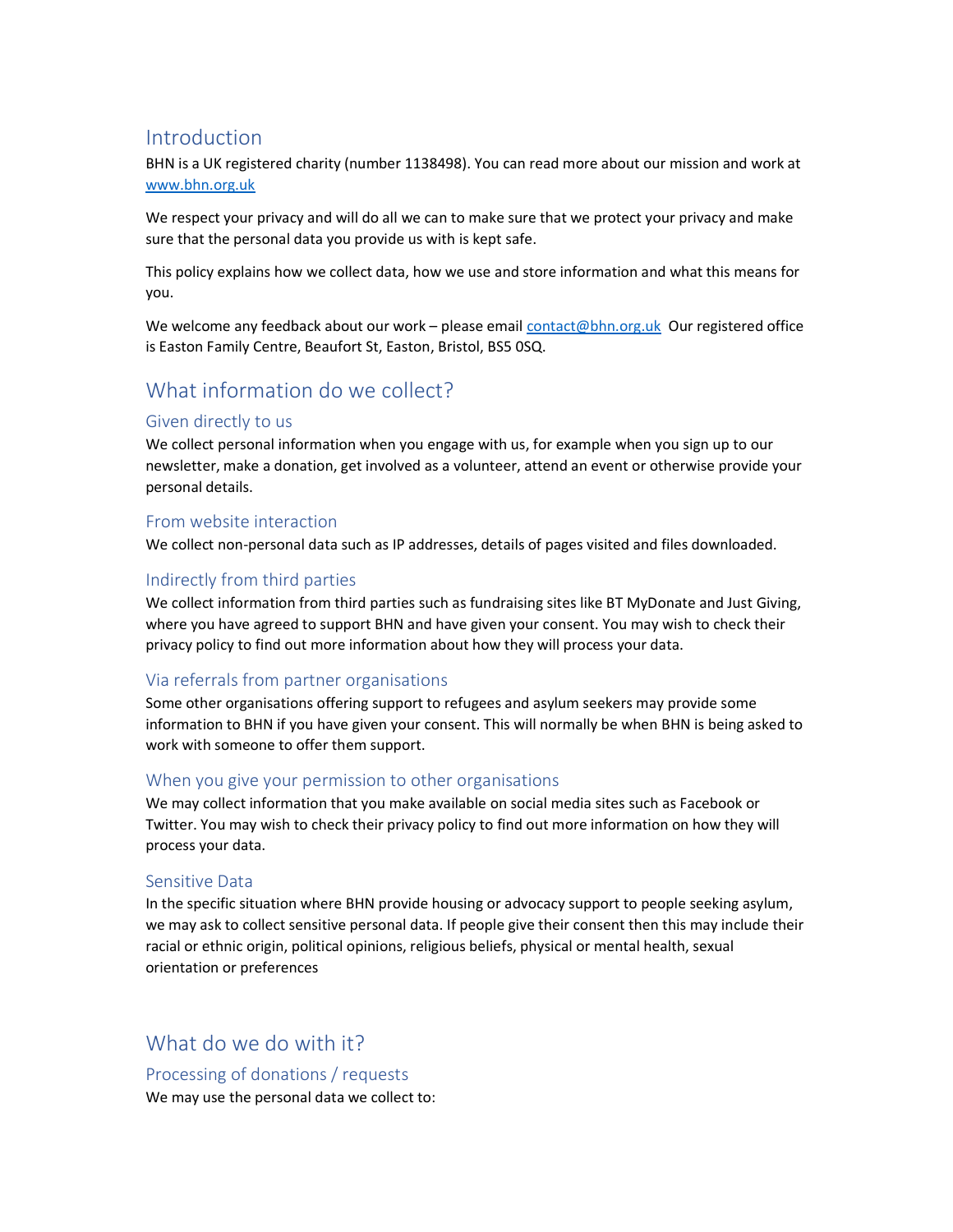- Keep you up to date on news about our mission and work;
- Ask for financial and non-financial support, such as volunteering
- Process donations you give us, or to support your fundraising for us, including gift aid;
- Provide information
- Provide a personalised service, such as personalised emails;
- Keep records of your relationship with us e.g. questions you have asked or complaints you have made;
- Classify supporters by where you live
- Analyse the personal information we collect about you

We may use publicly available information, or information you have given permission to other organisations to share such as Facebook.

## Basis of processing your data

Consent : If you are a new supporter contacting us for the first time, on or after  $1<sup>st</sup>$  May 2018, we will process your personal data on the basis of the consent you provided us with. You are free to change your preferences at any time by contacting us by telephone, post or email as shown in the section 'Your choices and telling us when things change' below.

Legitimate interest : Contacting you; If you are an existing supporter as at 1st May we may continue to contact you by email where you have previously given us your consent. We may also contact you by post or telephone where we have a legitimate interest to do so. For example, where you have previously made a donation to BHN we may continue to send you information about the work your donation is making possible or other work we may wish to do. Where you have previously asked us not to contact you in this way we will continue to respect your contact preferences. You can change your preferences at any time or object to us processing your data by contacting us by telephone, post or email as shown in the section 'Your choices and telling us when things change' below

Legitimate interest : Contacting the right supporters at the right time; When you make a donation, express an interest in our work, or show a potential to support our work, we will rely on our legitimate interest in order to collect additional information as noted above in 'Processing of requests / donations / calls to action'. This helps us to identify those supporters who would benefit from a discussion with our supporters team and to ensure we use our supporters money in the most effective ways.

### Applying for a job or volunteering with us

Where you provide personal data and sensitive personal data when applying for a job with us, such as the information on your CV we will process, store and disclose the personal data we collect to:

- Support the recruitment process;
- Enable you to submit your CV and apply for jobs;
- Answer any questions you may have;
- Use third parties to provide services such as references or criminal referencing;
- Provide anonymised data to monitor compliance with our equal opportunities policy.

Where you provide personal or sensitive personal data, such as dietary, mobility requirements or health information, to volunteer with us we will store, process and disclose the personal information we collect to: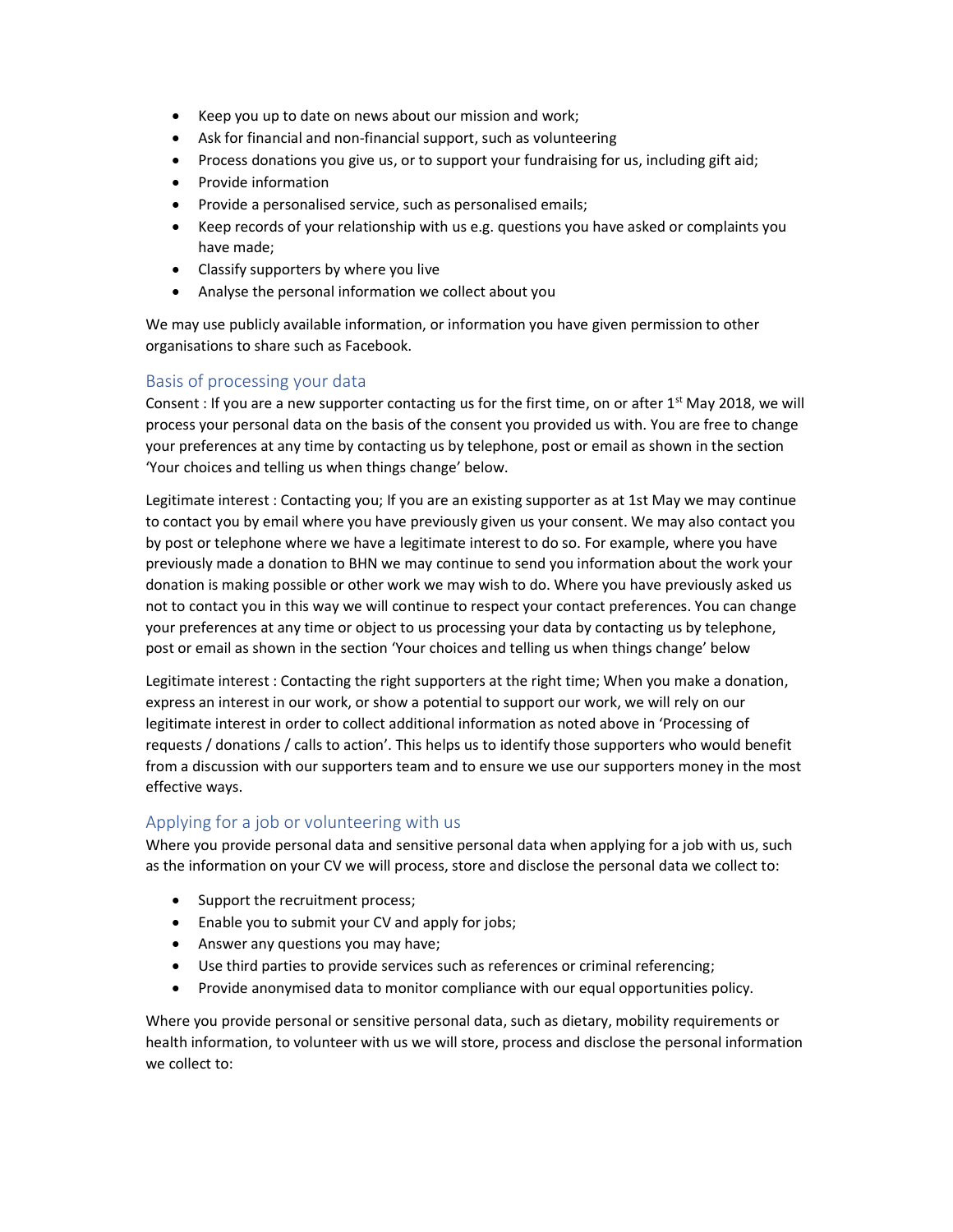- Deliver the volunteering opportunity, including the disclosure of sensitive data, such as medical information, to ensure a safe trip or experience for all involved;
- Provide information including fundraising materials as we promised in the ' What we will do? ' section or equivalent of the volunteer role description;
- Provide the administration of these events or opportunities;
- Monitor the quality of the volunteering opportunity provided;
- Answer any questions or feedback you may have;
- Provide anonymised data to monitor compliance with our equal opportunities policy.

# How and where we store your information

### How long?

We will keep your personal information only for as long as we consider it necessary to carry out each activity.

We have a data retention policy to implement this. We take account of legal obligations and accounting and tax considerations as well as considering what would be reasonable for the activity concerned.

For example we will retain details of donations for 7 years to meet tax and accounting requirements, but we will only hold sensitive personal information provided to engage in a volunteer opportunity until the volunteering is completed.

If you have any questions about our Data Retention Policy please contact us in writing at

Data Protection Officer, Bristol Hospitality Network, Easton Family Centre, Beaufort St, Easton, Bristol, BS5 0SQ Or email to: contact@bhn.org.uk

### **Security**

We attempt to ensure that we have in place appropriate technical controls in place to protect any personal data you provide. For example, we attempt to ensure that data is encrypted and our network is protected.

We ensure that access to personal data is restricted only to those staff members or volunteers whose job roles require such access and that suitable training is provided for these staff members and volunteers.

However, we need to remind you that despite all our efforts, the internet cannot be guaranteed to be 100% secure, and that you submit data at your own risk.

### Financial Details Security

If you use third party providers such as BTMyDonate, JustGiving or Paypal to make a donation to BHN then you may wish to check their privacy policy to find out more information about how they will process your data.

We receive some bank account details for the purpose of processing donations from standing orders and direct debits.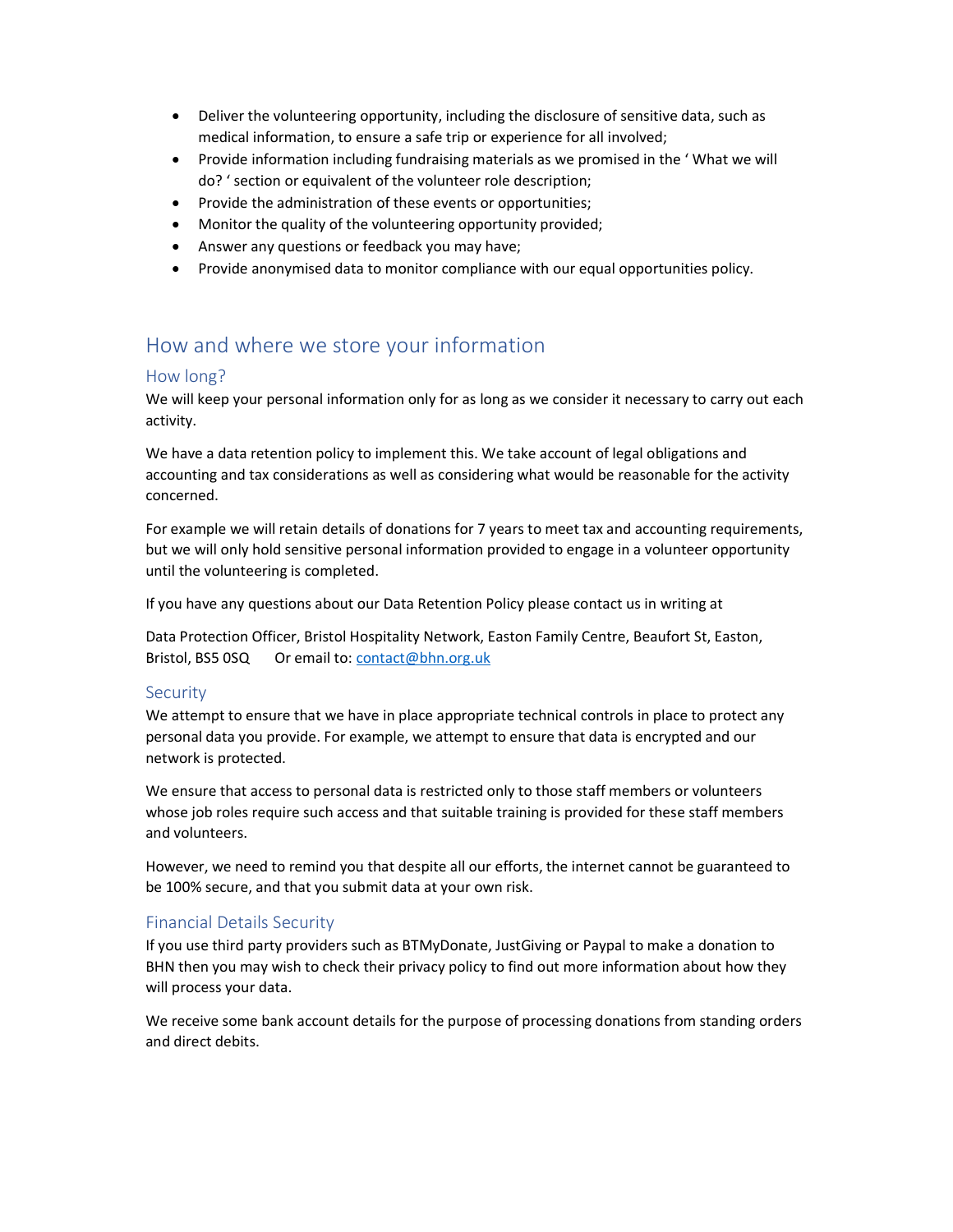#### Where we store your personal information

We use cloud based systems to process data and therefore data may be processed outside of the European Economic Area (EEA). We take all reasonable steps to ensure that your data is stored and processed securely in accordance with European data protection regulations. By submitting your personal data you agree to this transfer, storing and processing of your information.

# When we share your information

We do not share or swap your information with any other charities.

### Legal Duty

We may need to pass on information if required by law or by a regulatory body. For example, a Gift Aid audit by the HMRC, or if asked for details by a law enforcement agency.

### Our service providers and third parties

Occasionally we may employ agents to carry out tasks on our behalf, such as processing donations. These agents are bound by contract to protect your data and we remain responsible for their actions.

# Cookies

#### What are cookies

We collect data using cookies. A cookie is a text file that is sent from our website as soon as you visit the site. It is stored on your computer's hard drive and helps us to identify your computer (not you) and collects information in an aggregate, anonymous way.

Cookies may be used to collect information about your visit to our website, for example, traffic data, location data, device information, the date and time of your visit and the pages that you visit.

The use of cookies is an industry standard for most major websites. You can find more information about cookies by following this link.

### BHN's use of cookies on our website

To get the most from our website, we recommend that you leave cookies turned on. If you turn off cookies then you may not be able to enter parts of the site.

The cookie data that we collect we may use to:

- customise the content on our website and to help to understand visitor's current and future needs
- process any requests, applications or transactions you may make
- aid internal administration and analysis

#### Managing cookies

Most browsers allow you to turn off the cookie function. To do this you can look at the help function on your browser.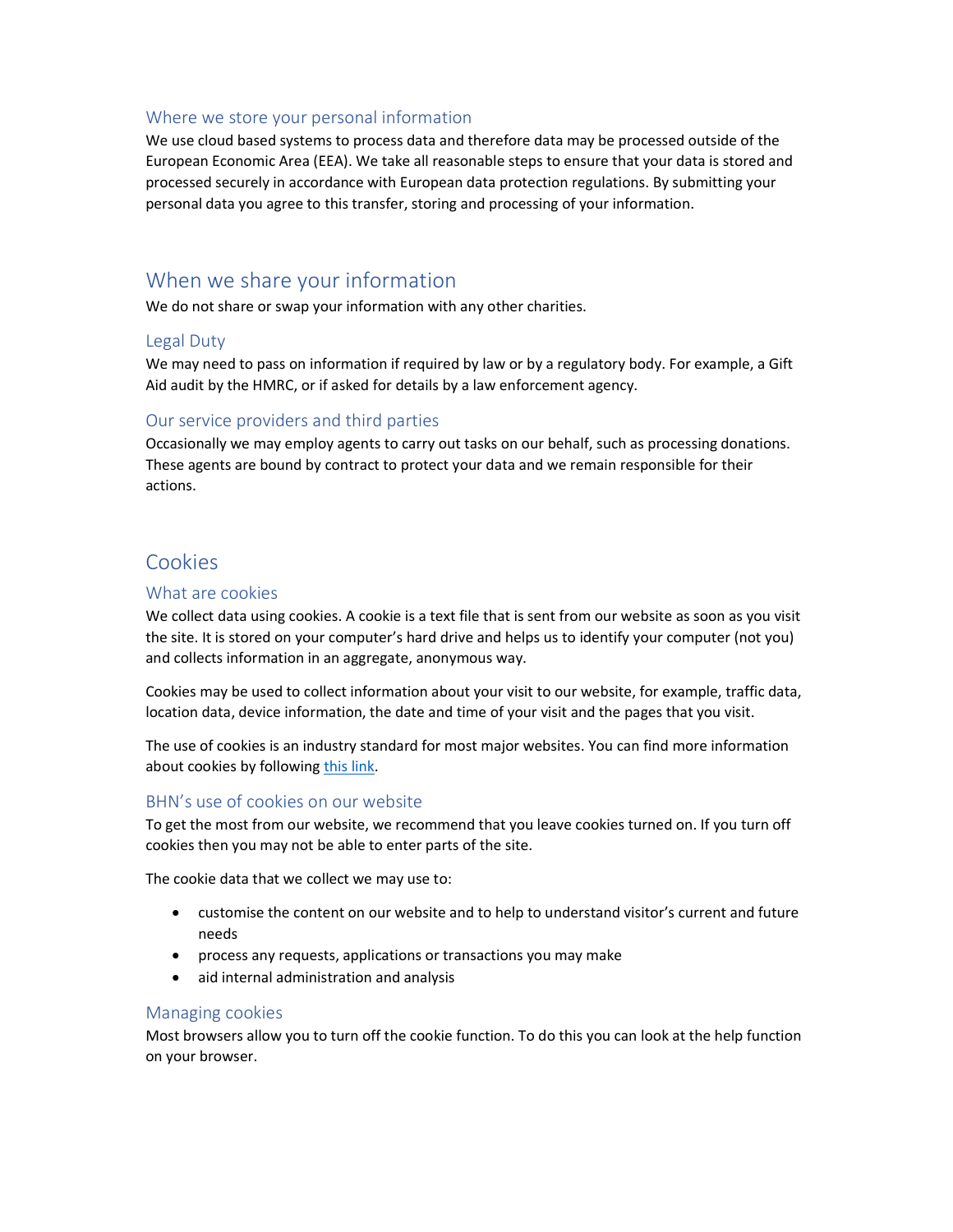### Third party cookies

Tearfund works with a number of third party suppliers who set cookies on our website to enable them to provide us with services. These are mainly used for reporting purposes so we can improve the way we communicate.

We use websites such as Youtube to embed videos and you may be sent cookies from these websites. We do not control the setting of these cookies, so we suggest you check the third party website for more information about their cookies and how to manage them.

BHN also uses third party suppliers such as Facebook and these providers may use cookies. They may also use tracking pixels, which are commonly found in advertising to track the effectiveness of adverts.

# How we treat children and vulnerable persons

### Aged 18 or under

We do not actively seek to collect children's data, and are most likely to do so when children accompany their parents' or guardian to an event. If at any time we create any materials which may lead to someone aged 18 or under providing their details, we make it clear that they should make sure that they have your parent's /guardian's permission first, before giving us their personal information.

## Supporters in vulnerable circumstances

We recognise the importance of identifying and supporting supporters in vulnerable circumstances. If staff who come into contact with supporters identify signs of vulnerable circumstances, they will deal with the supporter appropriately in accordance with our policies.

Personal information will be recorded so that we may respond appropriately in future, for example by ceasing donations requests.

# Your choices and telling us when things change

### Preferences

You can change your preferences on what you receive from us, including communications and fundraising materials, or how we contact you, by mail, phone or email, at any time.

You can do so by: Emailing us on: contact@bhn.org.uk

Write to us at: BHN, Easton Family Centre, Beaufort St, Easton, Bristol, BS5 0SQ

## Telling us to stop storing your data

You have the right to ask us to erase your personal data, to ask us to restrict our processing or to object to our processing of your personal data. You can do so at any time by writing to us at: BHN, Easton Family Centre, Beaufort St, Easton, Bristol, BS5 0SQ